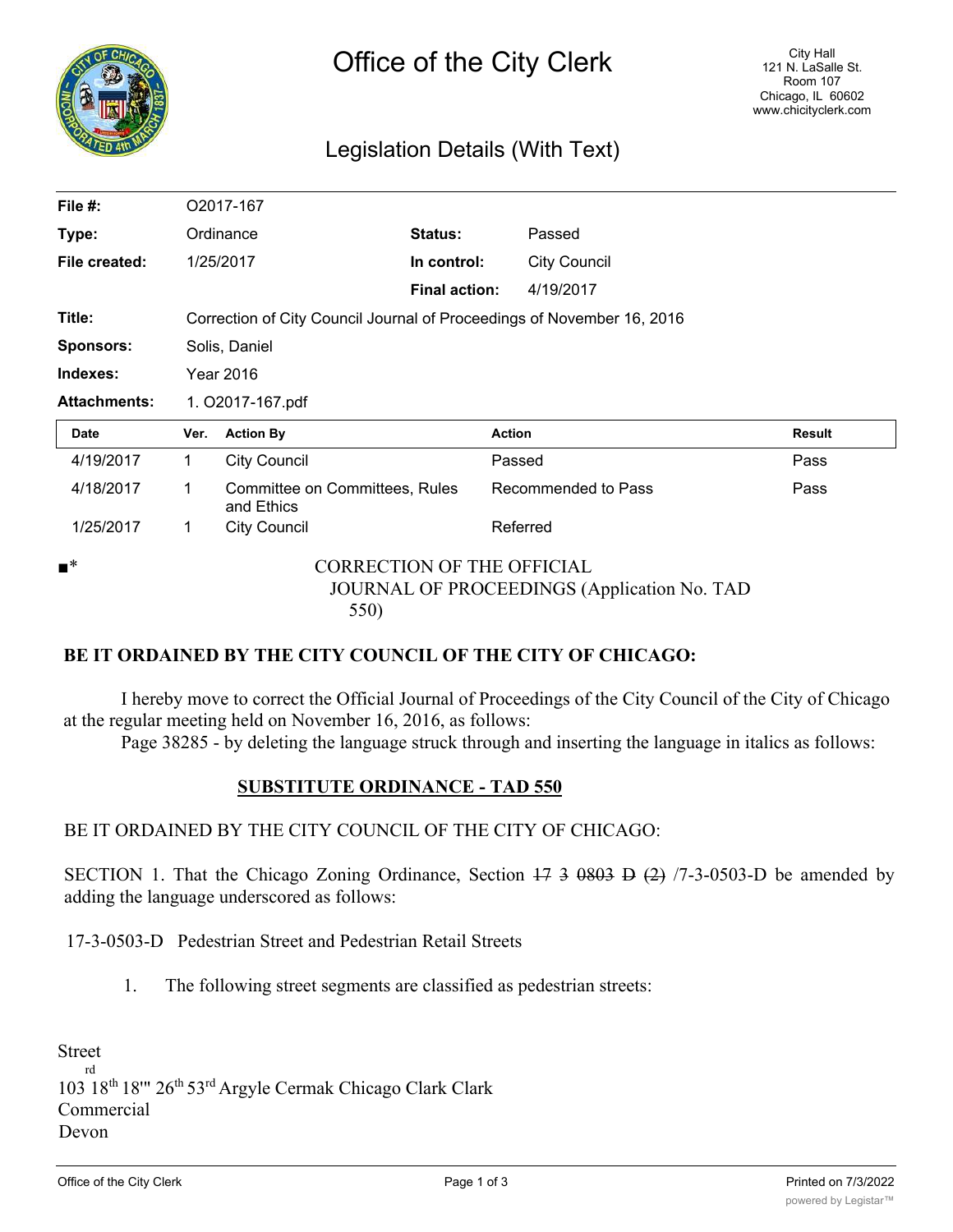#### **File #:** O2017-167, **Version:** 1

Division Division Halsted Kedzie Larrabee Lawrence Milwaukee Segment From Longwood Racine Paulina Homan Kenwood Sheridan Washtenaw Ashland Winona Montrose 88th Western Milwaukee 1619W Belmont Montrose Chicago Laramie Logan Blvd

### To

Wood Marshfield Wood Pulaski Lake Park Broadway Troy Wood Bryn Mawr Lawrence 92nd California Ashland Leavitt Grace Lawrence Chestnut Long Kedzie From Coordinates